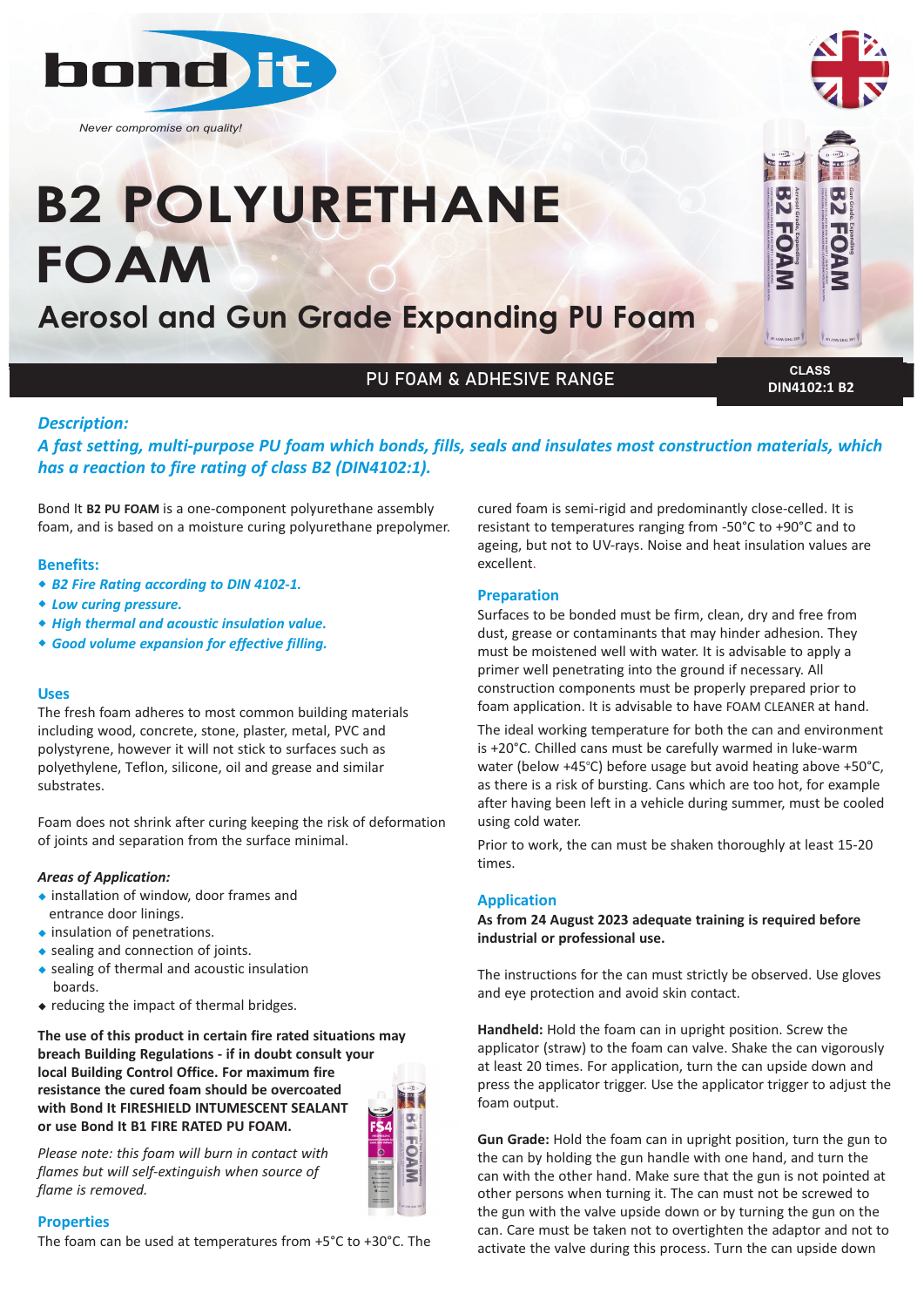and start applying. The foam output can be adjusted by the gun trigger.

The fresh foam will expand by 2-2½ times. Therefore care must be taken not to overfill joints. Fresh foam spills must be removed immediately within the tack-free time with Bond It FOAM CLEANER. Cured foam must be removed mechanically.

*Please Note:* Moisture is needed for an even and rapid curing of the foam. Inadequate moistening or overfilling of joints and cavities may lead to an unwanted post-expansion of the foam. Foam extrusion can be controlled accurately by varying the pressure. For foam extrusion the valve is pointed down. The valve lever is to be activated carefully. Once a can has been started, it should be used within four weeks.

#### **Limitations**

Cured foam is sensitive to UV light and direct sunlight and therefore should be covered with suitable opaque sealant, filler, paint or other material. When using Handheld version lighter construction elements must be formly fixed before application of the foam due to formulas high post expansion. Gun Grade has moderate post expansion therefore deformation of building elements is reduced.



Excess foam can be removed whilst still wet using Bond It FOAM CLEANER or Bond It MULTI-WIPES. Cured foam can only be removed mechanically.

#### **Container Size**

745ml aerosol and gun grade canisters.

#### **Shelf Life**

12 months from date of manufacture when stored according to manufacturers instructions in original unopened containers.

#### **Storage Conditions**

**Store and transport upright**, in cool, dry conditions between 5 and +30°C. (Considerably higher temperatures may reduce the shelf life). Do not store at temperatuires over +50°C. Keep away from sources of heat and direct sunlight.

#### **Disposal of Containers**

Do not leave empty containers where residue could be harmful to children, animals or the environment. Replace lids and remove any containers to a central disposal point in accordance with local regulations. Do not pierce can. In the event of spillage remove all sources of ignition, ventilate the area, remove people from confined areas. Material should be mopped up immediately with an inert absorbent material such as sand, collected and placed in a suitable container or allowed to vaporise.

#### **Health & Safety**

Please refer to separate material safety data sheet for full handling, use and storage instructions. Keep out of reach of children. It is the users responsibility to determine suitability for use. If in doubt contact our Technical Department for advice.

*Note: this information is for general guidance only, since site conditions and labour are beyond our control. It is recommended that users make their own tests to determine suitability.*